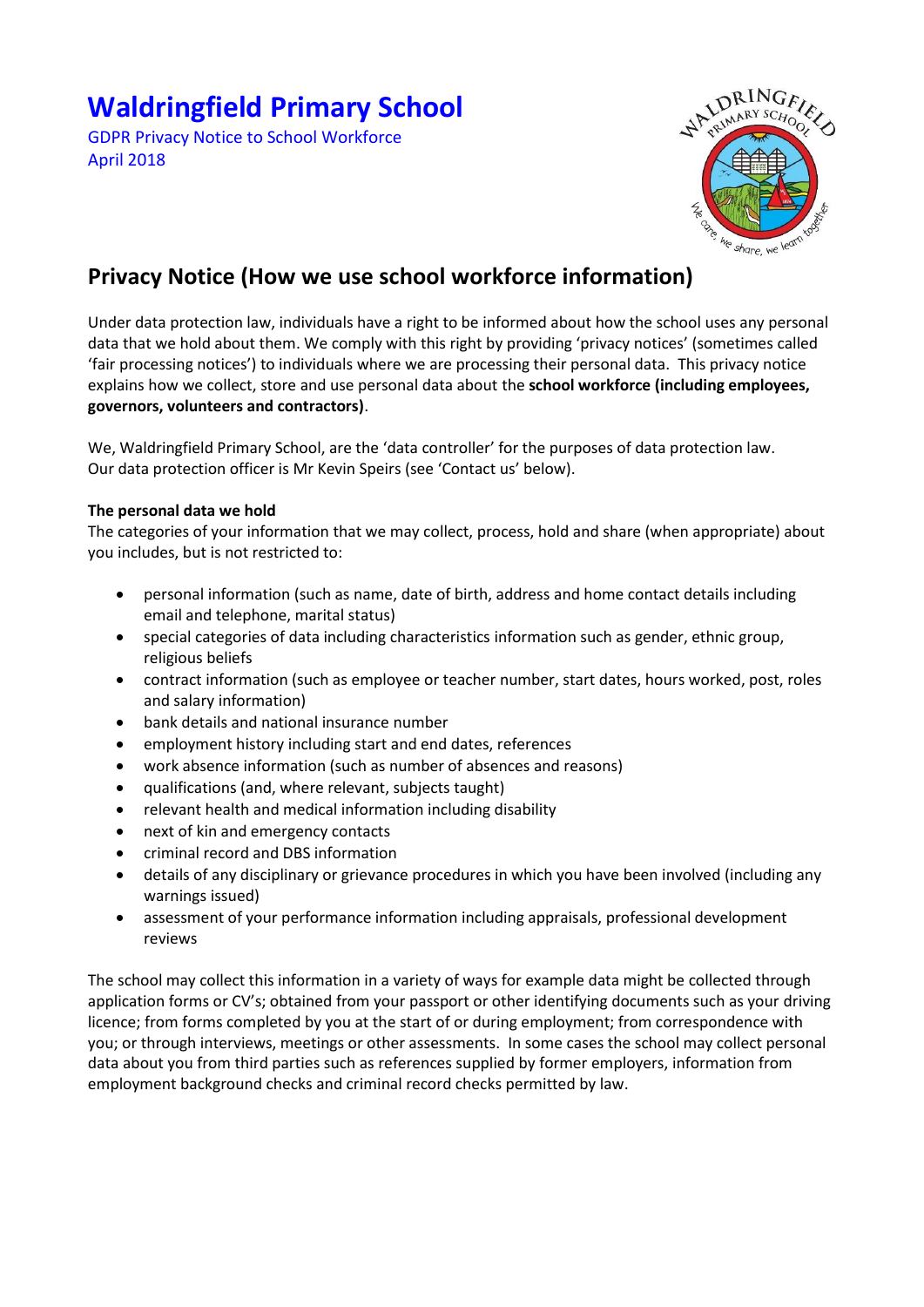# **Why we collect and use this information**

We use your data to:

- enable the development of a comprehensive picture of the workforce and how it is deployed
- inform the development of recruitment and retention policies
- enable individuals to be paid

# **The lawful basis on which we process this information**

We only collect and use your data when the law allows us to. Most commonly, we process it where it is necessary for:

- the performance of a contract or to enter into a contract
- compliance with a legal obligation
- the legitimate interests of the school
- to carry out obligations or exercise rights under employment law
- the individual who the data is about has given personal consent
- to protect an individual's vital interests (this applies only in the cases of life or death)
- administering justice or for exercising statutory governmental or other public functions

Less commonly, we may also use personal information about you where it is necessary for:

- health/medical safeguards
- monitoring equal opportunities and the rights of individuals

# **Collecting this information**

Whilst the majority of information you provide to us is mandatory, some of it is provided to us on a voluntary basis. In order to comply with data protection legislation, we will inform you whether you are required to provide certain school workforce information to us or if you have a choice in this.

#### **When should this information be provided**

We expect to be in receipt of your data before your contract begins. If you do not provide data relevant to statutory or contractual obligations and we cannot fulfil your contract you may not be able to take up your role.

#### **Automated decision making**

Employment decisions are not based on automated decision making.

#### **Storing this information**

We hold your data for the length of time you work at our school. We may also keep it beyond if this is necessary to comply with our legal obligations.

#### **Who we share this information with**

We routinely share this information with the following third parties. This data is shared via SIMS and the DfE's secure website:

- our local authority
- the Department for Education (DfE)
- we do not transfer our data outside of the European Economic Area (EEA)